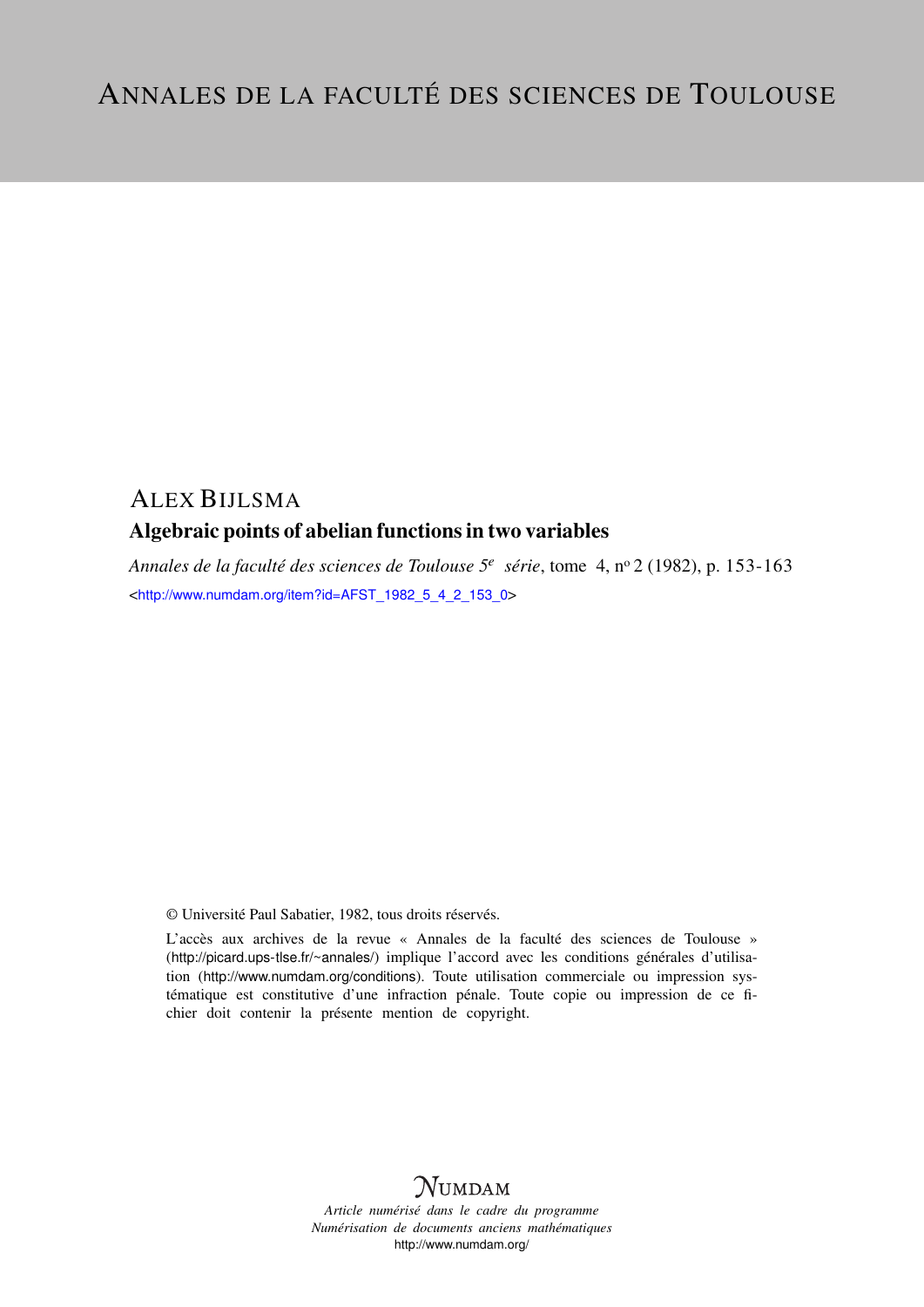Annales Faculté des Sciences Toulouse Vol IV, 1982, P 153 à 163

## ALGEBRAIC POINTS OF ABELIAN FUNCTIONS IN TWO VARIABLES

Alex Bijlsma (1)

(1 J Technische Hogeschool Eindhoven, Onderafdeling der Wiskunde en Informatica, Postbus 513, 5600 MB Eindhoven - Pays-Bas.

Résumé : On donne une mesure d'indépendance linéaire pour les coordonnées des points algébriques de fonctions abéliennes de deux variables. On en deduit un analogue abélien du théorème de Franklin-Schneider.

Summary : A linear independence measure is given for the coordinates of algebraic points of abelian functions in two variables. From this an abelian analogue of the Franklin-Schneider theorem is deduced.

Let A be a simple abelian variety defined over the field of algebraic numbers and let  $\Theta: \mathbb{C}^2 \to A_{\mathbb{C}}$  be a normalised theta homomorphism (cf. [12], § 1.2). Let  $\vartheta_0, \ldots, \vartheta_\nu$  be entire functions such that  $(\vartheta_0(z),...,\vartheta_p(z))$  forms a system of homogeneous coordinates for the point  $\Theta(z)$  in projective v-space. Put  $f_i := \vartheta_i/\vartheta_0$ . Assume that  $\vartheta_0(0) \neq 0$ ; then  $f_i(0)$  is algebraic for all i. A point u in  $\mathbb{C}^2$  with  $\vartheta_0(u) \neq 0$  is by definition an algebraic point of  $\Theta$  if and only if  $f_i(u)$  is algebraic for all i. The field of abelian functions associated with  $\Theta$  is  $\mathbb{C}(f_1,...,f_\nu)$ .

If  $(u_1, u_2)$  is a non-zero algebraic point of  $\Theta$ , the coordinates  $u_1$  and  $u_2$  are linearly independent over the algebraic numbers (cf. [12], Théorème 3.2.1) ; the proof uses the Schneider-Lang criterion (cf. [5], Chapter III, Theorem 1). It is the main purpose of this paper to obtain, by means of Gel'fond's method, a quantitative refinement of this statement.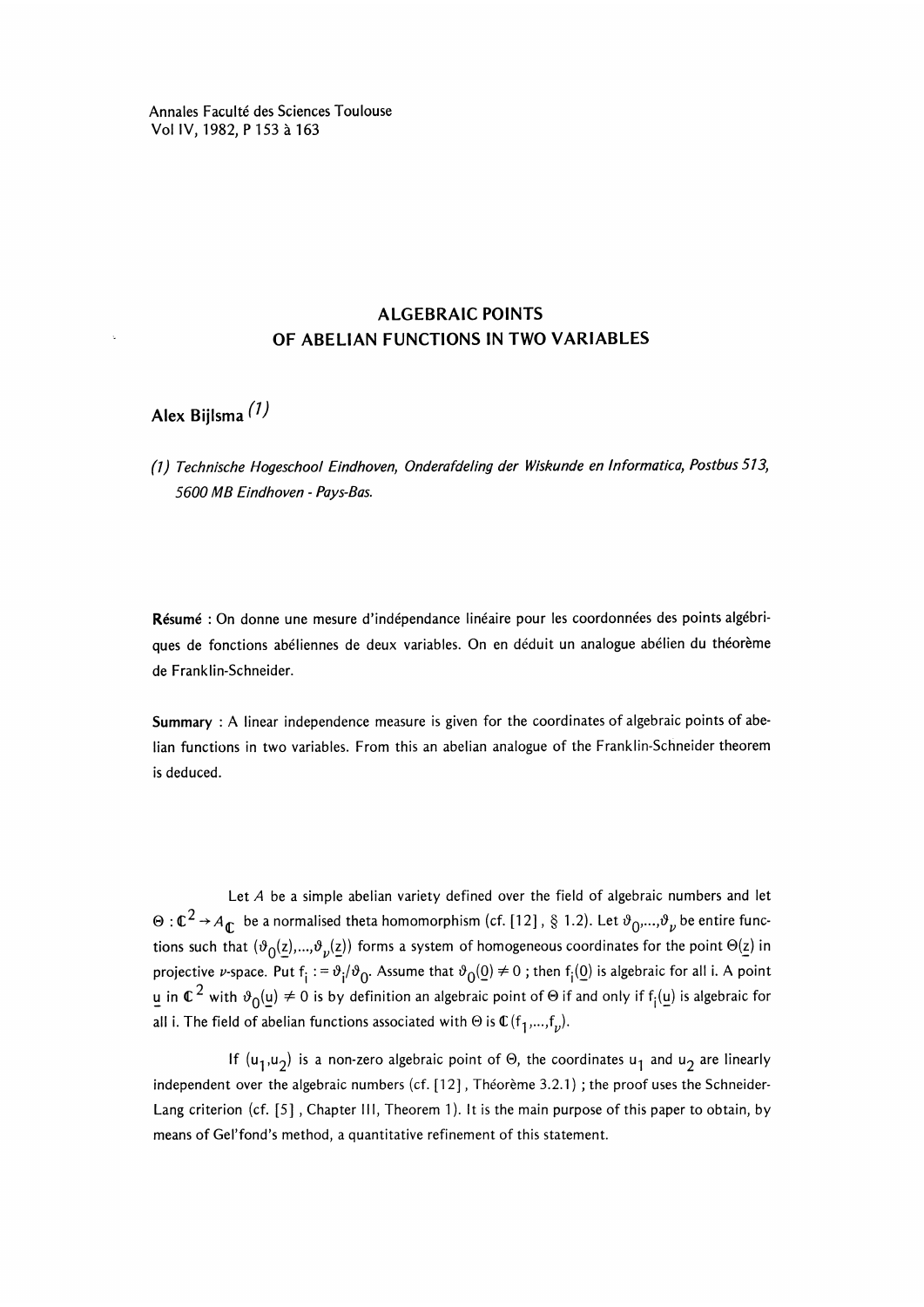THEOREM 1. For every compact subset K of  $\mathbb{C}^2 \setminus \{0\}$  that contains no zeros of  $\mathfrak{d}_{\alpha}$  there exists an effectively computable C with the following property. Let u be an algebraic point of  $\Theta$  that lies in K, and let  $\beta$  be an algebraic number. Let A be an upper bound for the (classical) heights of the numbers f<sub>i</sub>(u), let B be an upper bound for the height of  $\beta$  and take D : =  $[\mathbb{Q}(f_1(u),...,f_n(u),\beta):\mathbb{Q}]$ ; assume  $A \ge e^e$ ,  $B \ge e$ . Then

(1) 
$$
|\beta u_1 - u_2| > \exp(-CD^6 \log^2 A \log^4 (DB \log A) \log^{-5} (D \log A)),
$$

where  $u =$ :  $(u_1, u_2)$ .

The dependence of this lower bound on B was first studied in [3]. Moreover, in an unpublished 1979 investigation, Y.Z. Flicker and D.W. Masser also studied the dependence on B and obtained  $\log^4 B$  in the exponent. I wish to thank Dr. Masser for making available to me a report of this study, to which several improvements in the present paper are due.

The proof of Theorem 1 resembles that of Lemma 1 of  $[1]$ ; in parts where this resemblance is particularly strong, the exposition will be brief. The proof is preceded by a lemma that may be called, in Masser's terminology, a 'safe addition formula' for abelian functions.

LEMMA. There exists an effectively computable C' with the following property. If  $\underline{w}_1$  and  $\underline{w}_2$ are points of  $\mathbb{C}^2$  such that  $\vartheta_0(\underline{w}_1) \neq 0$ ,  $\vartheta_0(\underline{w}_2) \neq 0$ ,  $\vartheta_0(\underline{w}_1 + \underline{w}_2) \neq 0$ , then for every i in  $\{1,...,v\}$  there exist polynomials  $\Phi_i,\Phi_i^*$  of total degree at most C' and a neighbourhood N of  $(w_1,w_2)$  such that

(2) 
$$
f_1(\underline{z}_1 + \underline{z}_2) = \frac{\Phi_1^*}{\Phi_1} (f_1(\underline{z}_1),...,f_{\nu}(\underline{z}_1),f_1(\underline{z}_2),...,f_{\nu}(\underline{z}_2))
$$

for all  $(\underline{z}_1, \underline{z}_2)$  in N; the denominator is non-zero on N. The coefficients of these polynomials are algebraic integers in a field of degree at most C'. Their size (i.e., the maximum of the absolute values of their conjugates) is also bounded by  $C'$ .

*Proof.* Let  $(w_1, w_2)$  be any point in  $\mathbb{C}^4$ . Define  $\sigma : \mathbb{C}^4 \to \mathbb{P}^{1/2+2\nu}(\mathbb{C})$  by  $\sigma(\underline{z_1}, \underline{z_2}) := \psi(\Theta(\underline{z_1}), \Theta(\underline{z_2})),$ where  $\psi$  is the Segre embedding (cf. [9], (2.12)) of  $IP^{\nu}(\mathbb{C}) \times IP^{\nu}(\mathbb{C})$  into projective space. By the regularity of the addition in A, we find projective coordinates for  $\Theta(\underline{z}_1 + \underline{z}_2)$  of the form

$$
H_i(\Theta(\underline{z}_1), \Theta(\underline{z}_2))
$$
  $(0 \le i \le \nu)$ 

for all  $(z_1,z_2)$  with the property that  $\sigma(z_1,z_2)$  lies in a certain Zariski neighbourhood of  $\sigma(\underline{w}_1,\underline{w}_2)$ ; here the polynomials H<sub>i</sub> have algebraic coefficients. The continuity of  $\sigma$  now proves this for all  $(\underline{z}_1, \underline{z}_2)$  in a neighbourhood of  $(\underline{w}_1, w_2)$ . Let P be a fundamental region for  $\mathbb{C}^2/\Omega$  ; covering the compact set  $P^2$  with a finite number of these neighbourhoods shows that we can bound the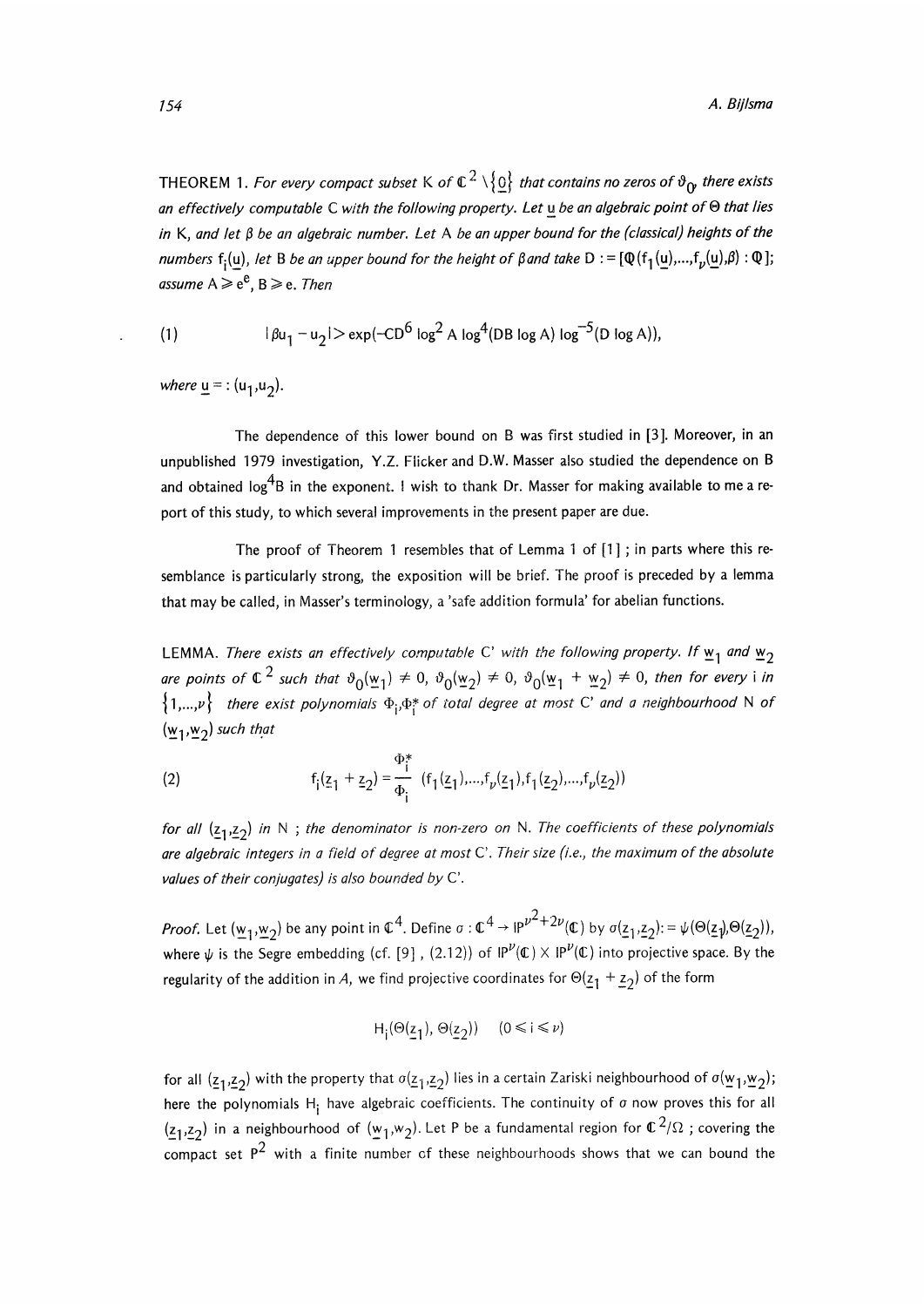degrees of the polynomials  $H_i$ , the sizes of their coefficients, the degree of the field generated by these coefficients and their common denominator independently of  $(w_1, w_2)$ . In particular, it is no restriction to assume the coefficients to be algebraic integers.

Finally, if  $\vartheta_0(\omega_1) \neq 0$ ,  $\vartheta_0(\omega_2) \neq 0$ ,  $\vartheta_0(\omega_1 + \omega_2) \neq 0$ , these also hold on some neighbourhood of  $(\underline{w}_1, \underline{w}_2)$ ; hence

$$
H_0(\Theta(\underline{z}_1), \Theta(\underline{z}_2)) \neq 0
$$

on some neighbourhood of  $(\underline{w}_1, \underline{w}_2)$ , which now proves (2).

*Proof of Theorem 1. I. In this proof*  $c_1$ ,  $c_2$ ,... will denote effectively computable real numbers greater than 1 that depend only on  $\Theta$  and K. Let x be some large real number; further conditions on x will appear at later stages of the proof. Put B' : = xDB log A, E : =  $4D^{1/2}$  log  $^{1/2}$  A and assume

(3) 
$$
|\beta u_1 - u_2| \le \exp(-x^{16}D^6 \log^2 A \log^4 B' \log^{-5} E).
$$

This will lead to a contradiction, which will prove (1).

The field  $\mathbb{C}$  (f<sub>1</sub>,...,f<sub>n</sub>) has transcendence degree 2 over  $\mathbb{C}$  (cf. [10], § 6); assume, without loss of generality, that  $f_1$  and  $f_2$  are algebraically independent over  $\mathbb C$ . As in [8], § 4.2, we choose a system  $\xi_0$ ,...,  $\xi_{D-1}$  of generators of  $\mathbb{Q}(f_1(\underline{u}),...,f_{\nu}(\underline{u}),\beta)$  of the form

$$
\xi_{\delta} = f_1^{j_1(\delta)} \dots f_{\nu}^{j_{\nu}(\delta)}(\underline{u}) \beta^{j_{\nu+1}(\delta)},
$$

where the  $j_i(\delta)$  are non-negative integers satisfying  $j_1(\delta) + ... + j_{\nu+1}(\delta) \leq D-1$ . Put

L := 
$$
[x^8D^3 \log A \log^2 B' \log^{-3} E]
$$

and consider the auxiliary functions

(4) 
$$
F(z) := \sum_{\lambda_1=0}^{L} \sum_{\lambda_2=0}^{L} \sum_{\delta=0}^{D-1} p(\lambda_1, \lambda_2, \delta) \xi_{\delta} f_1^{\lambda_1} f_2^{\lambda_2}(z, \beta z),
$$

$$
(5) \hspace{1cm} F_s(z) := \sum_{\lambda_1=0}^L \hspace{1mm} \sum_{\lambda_2=0}^L \hspace{1mm} \sum_{\delta=0}^{D-1} \hspace{1mm} p(\lambda_1,\lambda_2,\delta) \xi_\delta f_1^{\lambda_1} f_2^{\lambda_2}(z,\beta z - s \epsilon),
$$

where  $\epsilon := \beta u_1 - u_2$ . As K is compact and the zero set of  $\vartheta_0$  is closed, these sets have a distance at least  $c_1^{-1}$ . The functions  $f_1,...,f_\nu$  are continuous on the set K' of points  $\leq$  satisfying  $dist(z,K) \leq \frac{1}{2} c_1^{-1}$ ; hence their absolute values are bounded by some  $c_2$  on K' and *a fortiori* on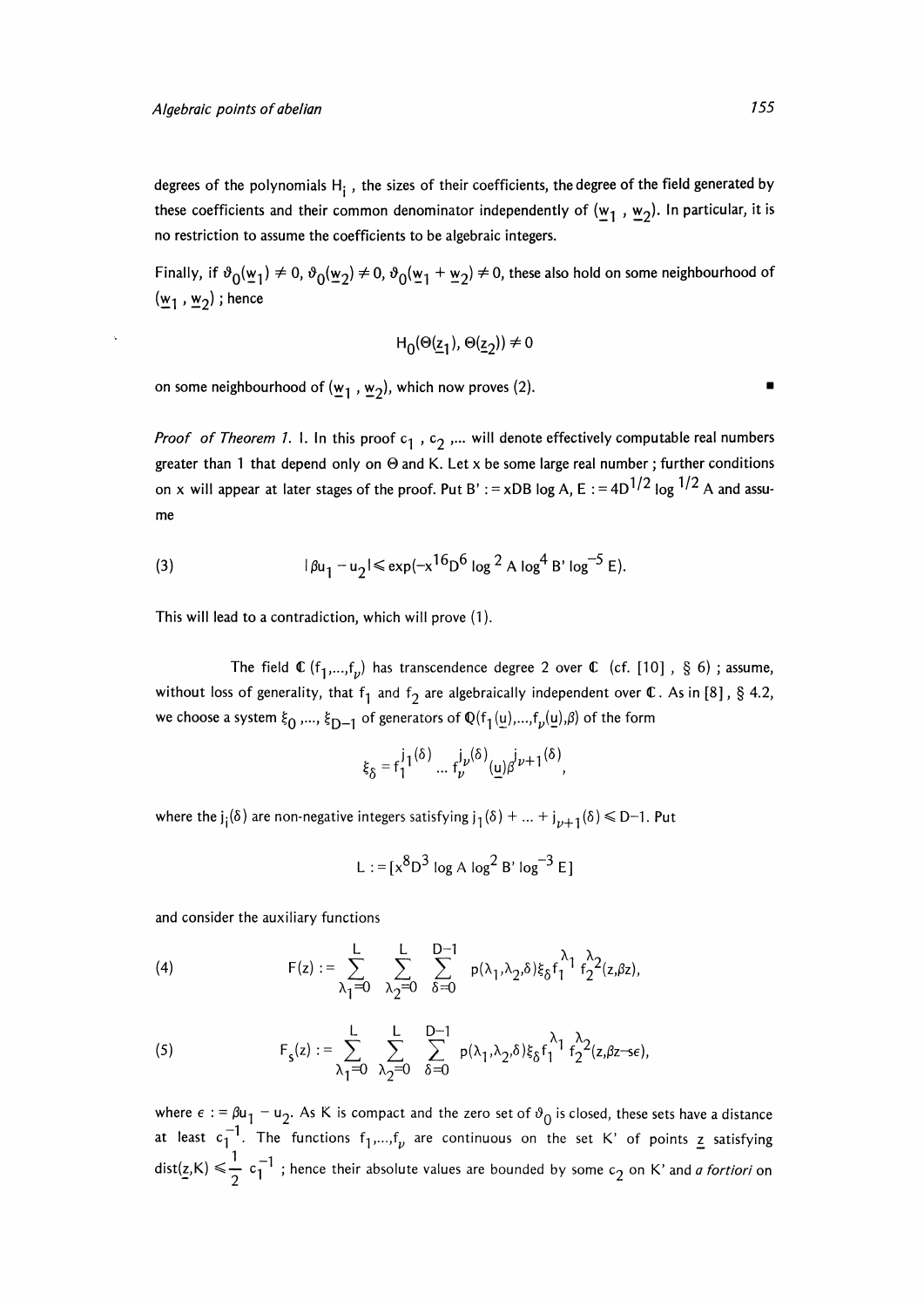the ball U with radius  $\frac{1}{4}$  c<sub>1</sub><sup>-1</sup> centred at <u>u</u>. Now put

$$
S := [x^3 \text{ D} \log B' \log^{-1} E].
$$

As in § 4 of [6], an application of the box principle shows that there is a subset V of  $\{1,...,S\}$ such that  $\# V \geq c_3^{-1}$  S with the property that  $(su_1,su_2)$  and  $(su_1,s\beta u_1)$  lie in  $U + \Omega$  for all s in V, where  $\Omega$  is the period lattice of  $\Theta$ . Put

$$
T := [x^{12} D^5 \log^2 A \log^3 B' \log^{-5} E]
$$

and consider the system of linear equations

(6) 
$$
F_{s}^{(t)}(su_{1}) = 0 \t (s \in V, t = 0,...,T-1)
$$

in the  $p(\lambda_1, \lambda_2, \delta)$ .

Take  $1 \le i \le \nu$ . Lemma 7.2 of [6], part of which remains valid without complex multiplication, states that for every integer s there exist polynomials  $\Psi_{\mathsf{S},\mathsf{i}},\Psi_{\mathsf{S},\mathsf{i}}^*$  of total degree  $N_s \leq c_4 s^2$  such that, if  $\vartheta_0(s_1) \neq 0$ , then

$$
f_{i}(s\underline{u}) = \frac{\Psi_{s,i}^{*}}{\Psi_{s,i}} \ (f_{1}(\underline{u}),...,f_{\nu}(\underline{u}))
$$

and  $\Psi_{s,i}(f_1(\underline{u}),...,f_{\nu}(\underline{u})) \neq 0$ . The coefficients of these polynomials are algebraic numbers in a  $s^2$  field of degree at most  $c_5$ , of size at most  $c_6^2$  and with a common denominator at most  $c_7^2$ According to the preceding Lemma, there also exist polynomials  $\Phi_i$ ,  $\Phi_i^*$  of total degree at most  $c<sub>R</sub>$  and a neighbourhood N of the origin such that

$$
f_i(\underline{u} + \underline{z}) = \frac{\Phi_i^*}{\Phi_i} (f_1(\underline{u}),...,f_{\nu}(\underline{u}),f_1(\underline{z}),...,f_{\nu}(\underline{z}))
$$

for all  $z$  in N, with non-zero denominator, the coefficients are algebraic integers in a field of degree at most  $c_8$ , whose sizes are also bounded by  $c_8$ .

Now define

$$
\Phi := \prod_{i=1}^{p} \Phi_{i},
$$
  

$$
\varphi_{s,i}(\underline{z}) := \Phi^{N_{s}}(f_{1}(\underline{u}),...,f_{\nu}(\underline{u}),f_{1}(\underline{z}),...,f_{\nu}(\underline{z}))\Psi_{s,i}(f_{1}(\underline{u}+\underline{z}),...,f_{\nu}(\underline{u}+\underline{z})),
$$
  

$$
\psi_{s,i}(z) := \Phi^{N_{s}}(f_{1}(\underline{u}),...,f_{\nu}(\underline{u}),f_{1}(\underline{z}),...,f_{\nu}(\underline{z}))\Psi_{s,i}^{*}(f_{1}(\underline{u}+\underline{z}),...,f_{\nu}(\underline{u}+\underline{z})).
$$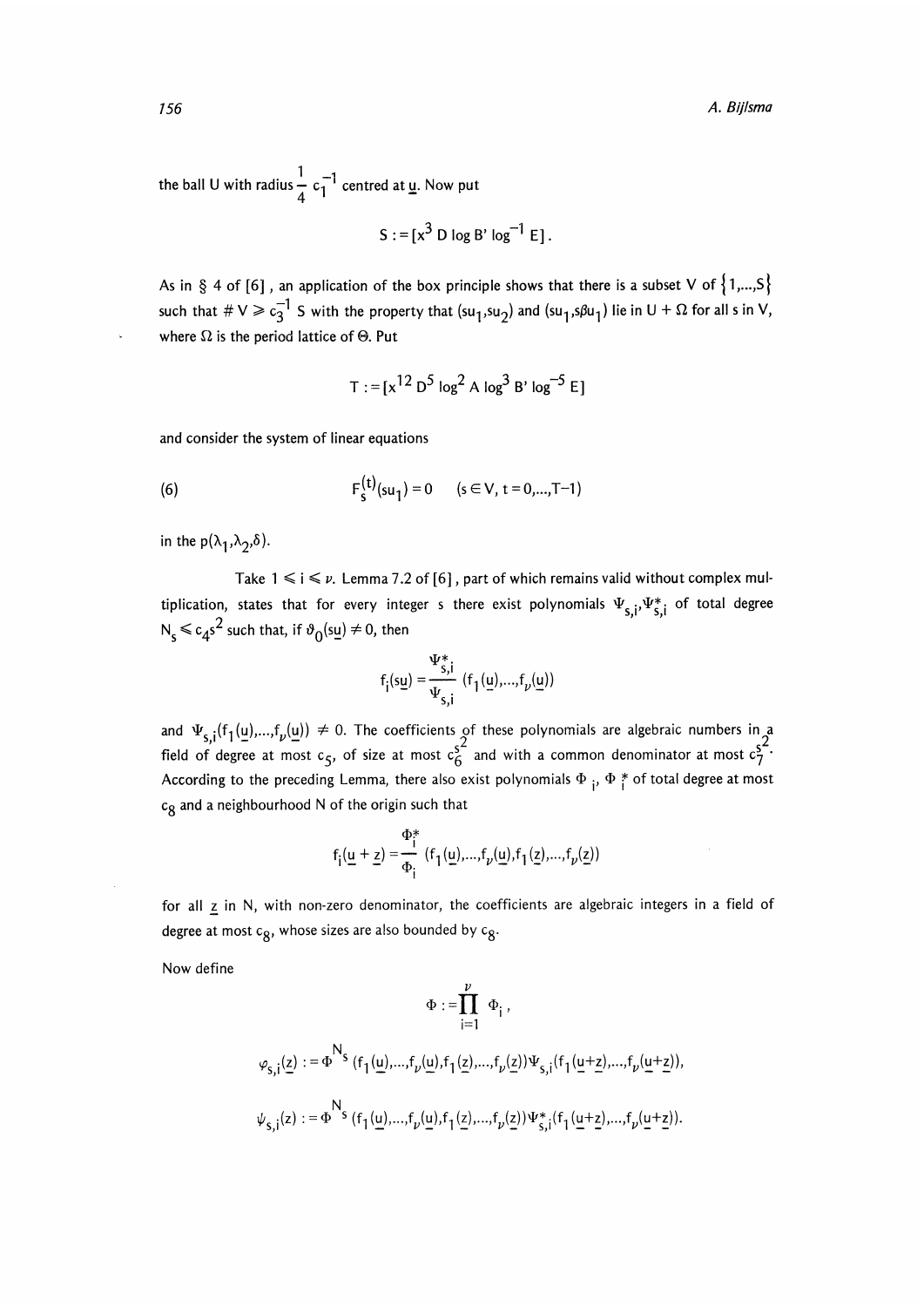Algebraic points of abelian

Note that on a neighbourhood of the origin  $\varphi^{}_{\mathsf{S},\mathsf{i}}$  and  $\psi^{}_{\mathsf{S},\mathsf{i}}$  are holomorphic and  $\varphi^{}_{\mathsf{S},\mathsf{i}}$  is non-zero. As

$$
F_s^{(t)}(\mathrm{s}\mathrm{u}_1)=\sum_{\lambda_1=0}^L\quad\sum_{\lambda_2=0}^L\quad\sum_{\delta=0}^{D-1}\quad p(\lambda_1,\lambda_2,\delta)\xi_\delta\,\,\mathrm{s}^{-t}\,\,\frac{\mathrm{d}^t}{\mathrm{d} z^t}\,\,\left(\begin{matrix} -\lambda_1\,\lambda_1\,\,-\lambda_2\,\lambda_2\\\phi_{s,1}\,\psi_{s,1}\,\phi_{s,2}\,\psi_{s,2}\,\left(z,\beta z\right) \end{matrix}\right)\bigg|_{z=0}\,,
$$

Leibniz' rule shows that we have found a solution of (6) if we choose the  $p(\lambda_1, \lambda_2, \delta)$  in such a way that

(7) 
$$
f_{s,t} = 0
$$
  $(s \in V, t = 0,...,T-1)$ ,

where

$$
f_{s,t}:=\sum_{\lambda_1=0}^L\sum_{\lambda_2=0}^L\sum_{\delta=0}^{D-1}\left.\begin{matrix}p(\lambda_1,\lambda_2,\delta)\xi_\delta\frac{d^t}{dz^t} \left(\phi_{s,1}^{L-\lambda_1}\psi_{s,1}^{\lambda_1}\phi_{s,2}^{L-\lambda_2}\psi_{s,2}^{\lambda_2}(z,\beta z)\right)\end{matrix}\right|_{z=0}.
$$

The number of equations in (7) is at most

$$
ST \leq c_9 x^{15} D^6 \log^2 A \log^4 B' \log^{-6} E,
$$

while the number of unknowns is

$$
(L+1)^2 D \ge c_{10}^{-1} x^{16} D^7 \log^2 A \log^4 B' \log^{-6} E.
$$

From the above estimates it follows that  $\psi_{s,i}^{[1]}(z)$  can be written as a polynomial in  $f_1(\underline{u}),...,f_\nu(\underline{u}),f_1(\underline{z}),...,f_\nu(\underline{z})$  of total degree at most  $c_{11}$   $\lambda_i$  s<sup>2</sup>; the coefficients are algebraic numbers in a field of degree at most  $c_{12}$ , whose sizes and common denominator are bounded by  $\frac{\lambda_i s^2}{c_{13}}$ . With the aid of Lemma 5.1 of [6] it is now easy to see that the expression

$$
\left.\frac{\mathrm{d}^{t}}{\mathrm{d}z^{t}}\,\,\psi_{s,i}^{\lambda_{i}}(z,\beta z)\,\,\right|_{z=0}
$$

is a polynomial in  $f_1(\underline{u}),...,f_\nu(\underline{u})$  of total degree at most  $c_{1,4}(\lambda_i s^2 + t)$ ; the coefficients are algebraic numbers in a field of degree at most  $c_{16}$  over  $\mathbb{Q}(\beta)$ , whose sizes and common denominator  $\lambda_i s^2$ +t log t + t log B<br>A similar statement holds for

$$
\left.\frac{\textnormal{d}^t}{\textnormal{d} z^t}\begin{array}{c} L-\lambda_i \\ \varphi_{S,i} \end{array}\right|_{z=0}.
$$

Thus the coefficients of the system of linear equations (7) lie in a field of degree at most  $c_{17}$  D and their size and common denominator are bounded by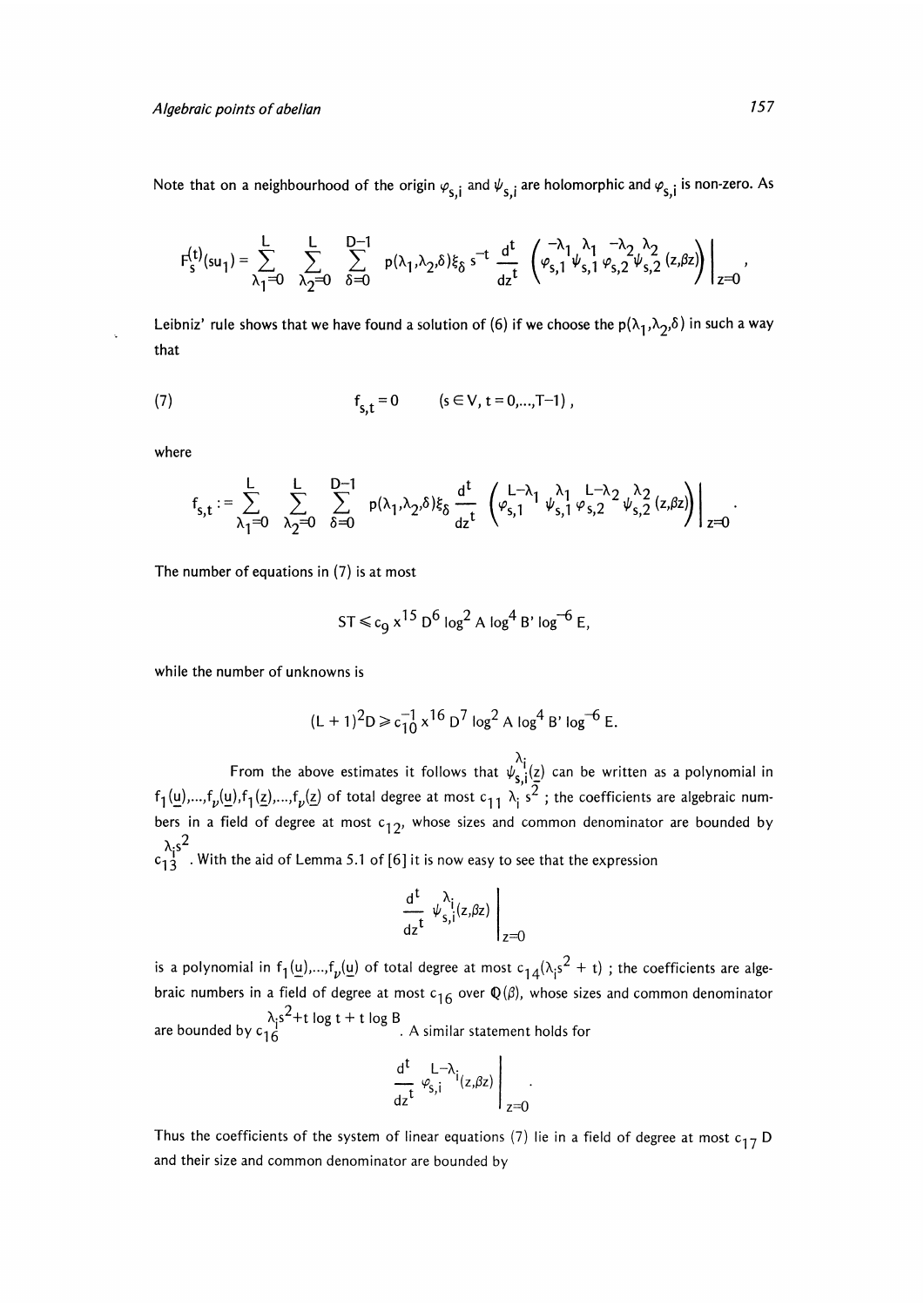A. Bijlsma

$$
\int_{c}^{T} \log T + T \log B \prod_{i=1}^{\nu} (H(f_i(\underline{u})) + 1)^{c} 19^{(D + LS^2)} \le \exp(c_{20} x^{14} D^5 \log^2 A \log^4 B' \log^{-5} E).
$$

According to Lemme 1.3.1 of [11], if  $x > 2c_0c_{10}$ , this implies the existence of rational integers  $p(\lambda_1,\lambda_2,\delta)$ , not all zero, such that (7) and thereby (6) hold, while

$$
P := \max |p(\lambda_1, \lambda_2, \delta)| \leqslant \exp(c_{21} x^{14} D^5 \log^2 A \log^4 B' \log^{-5} E).
$$

Take  $s \in V$ ,  $\eta \in IR$ ,  $z \in \mathbb{C}$  such that  $|z - su_1| = \eta$ . Then the distance between  $(z, \beta z)$  and  $(su_1, s\beta u_1)$ is bounded by  $2B\eta$ ; if  $\eta = (8c_1B)^{-1}$ , it follows that  $(z,\beta z)$  lies in U' +  $\Omega$ , where U' is the bal with radius  $\frac{1}{2}$  c<sub>1</sub><sup>-1</sup> centred at <u>u</u>. Similarly  $(z,\beta z - s\epsilon) \in U'$ . Note that  $U' \subset K'$  and therefore  $|f_i(z)| \leq c_2$  for all z in U'. Comparison of the definitions of F and F<sub>s</sub> now gives

$$
\sup_{|z-su_1|=\eta} |F(z)-F_s(z)| \leqslant Pc_{22}^{D+L} S \left| \epsilon \right|.
$$

By Cauchy's inequality this implies

$$
| F^{(t)}(su_1) - F_s^{(t)}(su_1)| \leq t^{c_2 3^t} B^t P_c 24^{t} L S \leq t.
$$

If  $t \leq T-1$ , it now follows from (6) that

(8) 
$$
|F^{(t)}(su_1)| \leq exp(-c_{25}^{-1} x^{16} D^6 \log^2 A \log^4 B' \log^{-5} E).
$$

Define the entire function G by

$$
G(z) := g(z)F(zu_1),
$$

where

$$
g(z) := \vartheta_0^{2L}(zu_1,\beta zu_1).
$$

By Lemma 1 of [7], the function g satisfies

$$
|g(z)| \leq \exp(c_{26}L |z|^2);
$$

also the definition of V gives

(10) 
$$
|g(s)| \geqslant exp(-c_{27} \text{ LS}^2) \qquad (s \in V).
$$

Formulas (8), (9) and (10) form the starting-point for an extrapolation procedure on G, analogous to that in [1], which yields

(11) 
$$
F_{s}^{(t)}(su_{1})=0 \qquad (s \in V, t = 0,...,T'-1),
$$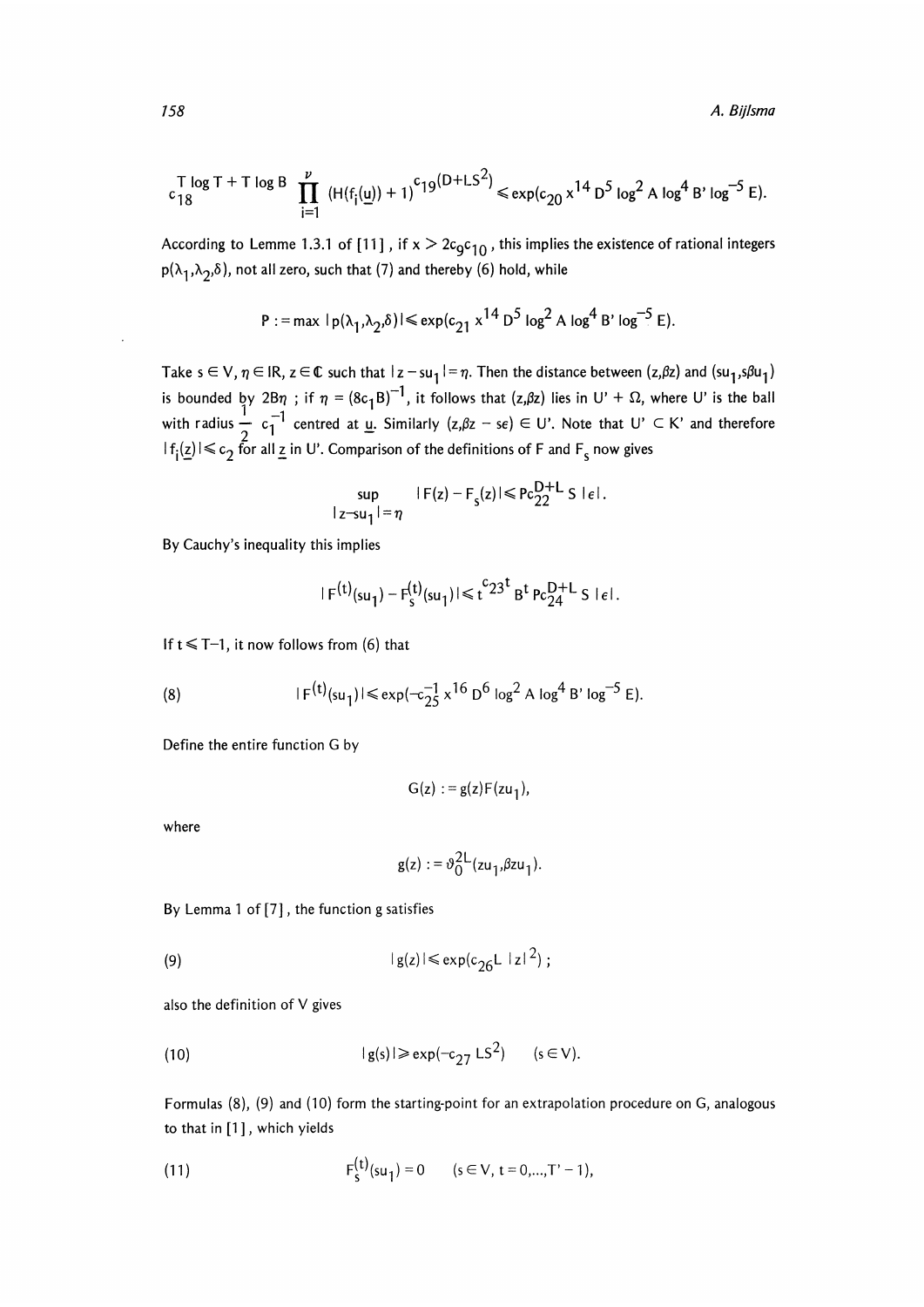where  $T' := [x^2T]$ .

II. By Proposition 1.2.3 of [12], the partial derivatives of  $f_1,...,f_\nu$  are polynomials in  $f_1,...,f_\nu$ . Therefore there exist polynomials  $P_1,...,P_\nu$  such that the functions  $h_{i,s}$ , defined by

$$
h_{i,s}(z) := f_i(z + su_1, \beta z + su_2)
$$

satisfy

 $\mathcal{A}_1$ 

$$
h'_{i,s} = P_i(h_{1,s},...,h_{\nu,s})
$$

and

$$
h_{i,s}(0) = f_i(su_1,su_2).
$$

Define

$$
Q_1(X_1,...,X_\nu):=\sum_{\lambda_1=0}^L\sum_{\lambda_2=0}^L\sum_{\delta=0}^{D-1}\ {\mathsf p}(\lambda_1,\lambda_2,\delta)\xi_\delta\; X_1^{\lambda_1}X_2^{\lambda_2}.
$$

As

$$
h_{i,s}^{(t)}(0) = \frac{d^t}{dz^t} f_i(z,\beta z - s\epsilon) \bigg|_{z=su_1},
$$

 $(11)$  shows

$$
\left. \frac{d^{t}}{dz^{t}} Q_{1}(h_{1,s}(z),...,h_{\nu,s}(z)) \right|_{z=0} = 0 \quad (s \in V, t = 0,...,T'-1),
$$

i.e.

(12) 
$$
\sum_{s \in V} \text{ ord } Q_1(h_{1,s}(z),...,h_{\nu,s}(z)) \ge c_3^{-1} S T' \ge c_{28}^{-1} \times 17 D^6 \log^2 A \log^4 B' \log^{-6} E.
$$

Let  $Q_2,...,Q_n$  be generators of the ideal of  $\mathbb{C}[X_1,...,X_{\nu}]$  corresponding to the affine part of A. Then

(13) 
$$
Q_j(f_1(\underline{w}),...,f_p(\underline{w})) = 0
$$
  $(j = 2,...,n)$ 

for every  $\underline{w}$  that is not a zero of  $\vartheta_0$ ; thus in particular

(14) 
$$
\text{ord } Q_j(h_{1,s}(z),...,h_{\nu,s}(z)) = \infty \qquad (s \in V, j = 2,...,n).
$$

Put  $W := \{ \Theta(z,\beta z) \mid z \in \mathbb{C} \}$ . Then W, with the addition of A, forms a subgroup of A ; it follows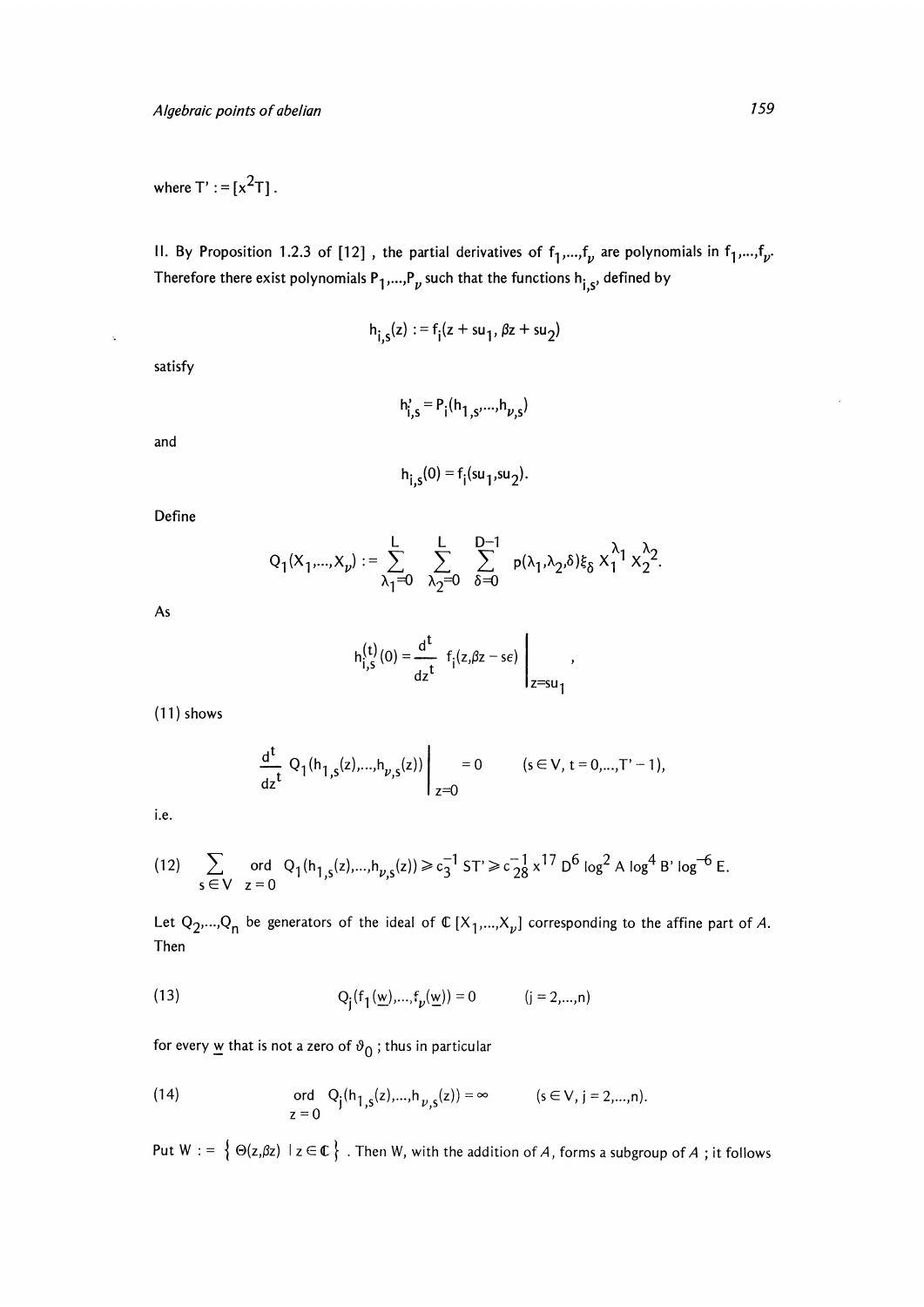that the Zariski closure of W, with the addition of  $A$ , forms an algebraic subgroup of  $A$ . Small values of z are separated, thus W is infinite. As A is simple, this implies that  $\overline{W} = A_{\overline{\mathbf{d}}}$ . Therefore the Zariski closure of

$$
\{ \Theta(z + s u_1, \beta z + s u_2) \mid z \in \mathbb{C}, \vartheta_0(z + s u_1, \beta z + s u_2) \neq 0 \}
$$

is also equal to  $A_{\bf r}$ . Now suppose for a moment that

$$
\text{ord } Q_1(h_{1,s}(z),...,h_{\nu,s}(z)) = \infty
$$
  
  $z = 0$ 

for some s in V. By continuity, this implies that  $(13)$  also holds if  $j = 1$ . But that contradicts either the algebraic independence of  $f_1$  and  $f_2$  or the linear independence of  $\xi_0,...,\xi_{D-1}$ . Thus

(15) 
$$
\text{ord } Q_1(h_{1,s}(z),...,h_{\nu,s}(z)) < \infty \quad (s \in V).
$$

$$
z = 0
$$

The set of common zeros of  $Q_2,...,Q_n$  has algebraic dimension two (cf. [9], (2.7)). As, by (14) and (15), Q<sub>1</sub> is not in the ideal generated by Q<sub>2</sub>,...,Q<sub>n</sub>, the set of common zeros of Q<sub>1</sub>,...,Q<sub>n</sub> has algebraic dimension at most one (cf. [9], (1.14)). It is no restriction to assume  $n > \nu$ . Then the Main Theorem of [2] implies that either

$$
\sum_{s \in V} \text{ ord } Q_1(h_{1,s}(z),...,h_{\nu,s}(z)) \le
$$
  

$$
c_{29} L^2 + c_{30} LS \le \exp(c_{31} x^{16} D^6 \log^2 A \log^4 B' \log^{-6} E,
$$

which contradicts (12) if  $x > c_{28} c_{31}$ , or the points  $\Theta(su)$  are not all different. As  $\Theta$  induces an isomorphism between  $\mathbb{C}^2$  /  $\Omega$  and  $A_{\mathbb{C}}$ , the equality of  $\Theta(\text{su})$  and  $\Theta(\text{s'u})$ , say, shows that there is an  $\omega \in \Omega$  with

$$
s\underline{u} = s'\underline{u} + \underline{\omega}.
$$

Therefore we have now proved the theorem under the hypothesis

$$
\forall_{m\leqslant S}\,m\underline{u}\notin\Omega.
$$

III. It now remains to prove the theorem in the case where  $m\underline{u} \in \Omega$  for some  $m \leq S$ . In particular, let m be the smallest positive integer with this property; then the points  $\Theta(\underline{u})$ ,  $\Theta(2\underline{u})$ ,...,  $\Theta(m\underline{u})$ are all different. As before, we can choose a subset V' of  $\{1,...,m\}$  such that  $\#V \ge c_{32}^{-1}$  m with the property that  $(su_1,su_2)$  and  $(su_1,s_1u_1)$  lie in  $U + \Omega$  for all s in V'. Put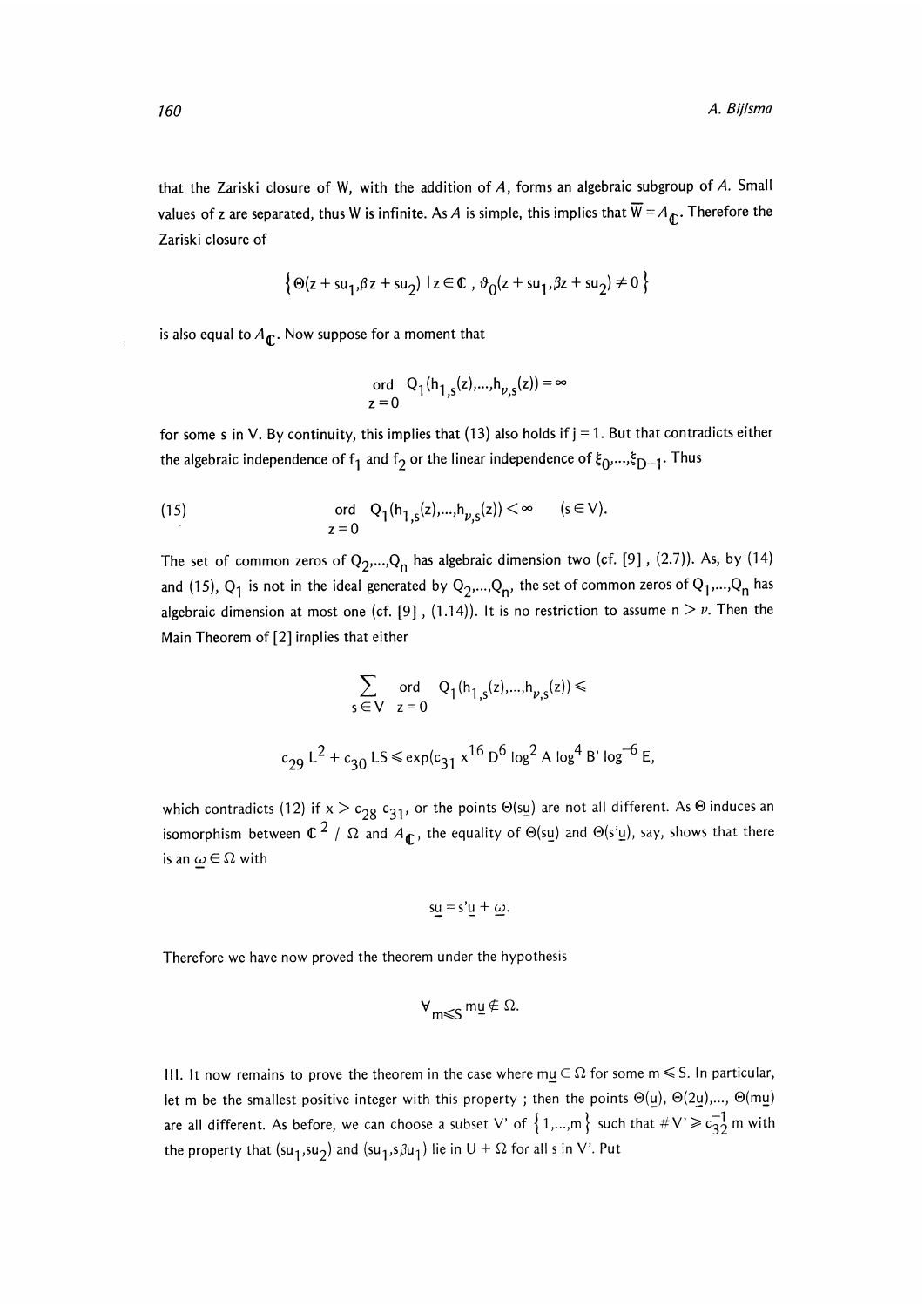$$
L := [x5 mD2 log A log B' log-2 E],
$$

where E, B' retain their earlier meaning, and let F and  $F_s$  be defined again by (4) and (5). Put

$$
T := [x^9 \text{ mD}^4 \log^2 A \log^2 B' \log^{-4} E]
$$

and consider the system of linear equations

(16) 
$$
F_s^{(t)}(su_1) = 0 \qquad (s \in V', t = 0,...,T-1).
$$

By the same method used earlier, it is proved that the coefficients  $p(\lambda_1,\lambda_2,\delta)$  may be chosen in such a way that they are not all zero and (16) holds. Now let V be the set of all  $s \in \{1,...,S\}$  that differ by a multiple of m from an element of V' ; here S has the same meaning as before. Then #  $V \ge c_{33}^{-1}$  S ; as mu is a period of every  $f_i$ , (16) implies

$$
F_s^{(t)}
$$
 (su<sub>1</sub>) = 0 (s  $\in$  V, t = 0,...,T-1).

Repeating the extrapolation procedure gives

$$
F_s^{(t)}(su_1) = 0
$$
  $(s \in V, t = 0,...,T'-1)$ 

where  $T' := [x^2T]$ . Define  $Q_1$  and  $h_{i,s}$  as before; then

$$
\sum_{s \,\in\, V'} \quad \text{ord} \quad \mathsf{Q}_1(\mathsf{h}_{1,s}(z),...,\mathsf{h}_{\nu,s}(z)) \geq c_{32}^{-1} \, \mathsf{m} \, \mathsf{T} \geq c_{34}^{-1} \, x^{11} \, \mathsf{m}^2 \, \mathsf{D}^4 \log^2 \mathsf{A} \, \log^2 \mathsf{B}' \log^{-4} \mathsf{E}.
$$

Another application of the Main Theorem of [2] gives the desired contradiction. Note that for this special case of the theorem we may replace (1) with Another application of the Main Theorem of [2] gives the desired contradiction. Note that for<br>this special case of the theorem we may replace (1) with<br> $|\beta u_1 - u_2| > \exp(-CmD^5 \log^2 A \log^3 (DB \log A) \log^{-4} (D \log A)),$ <br>which is sharper if m

$$
|\beta u_1 - u_2|
$$
 > exp $(-CmD^5 \log^2 A \log^3 (DB \log A) \log^{-4} (D \log A)),$ 

As a corollary to Theorem 1, an abelian analogue of the Franklin-Schneider theorem is easily obtained. It should be noted that the assumption as to the nature of  $\beta$ , necessary in the exponential and elliptic versions of this result (cf. [1 ] ) does not occur here.

THEOREM 2. For every point  $\underline{a}$  in  $\mathbb{C}^2 \setminus \{0\}$  such that  $\vartheta_0(\underline{a}) \neq 0$ , there exists an effectively computable C''with the following property. Let  $\alpha_1,...,\alpha_p$ ,  $\beta$  be algebraic numbers, let A  $\geq e^e$  be an upper bound for the heights of  $\alpha_1,...,\alpha_p$  and let B $\geqslant$  e be an upper bound for the height of  $\beta$ .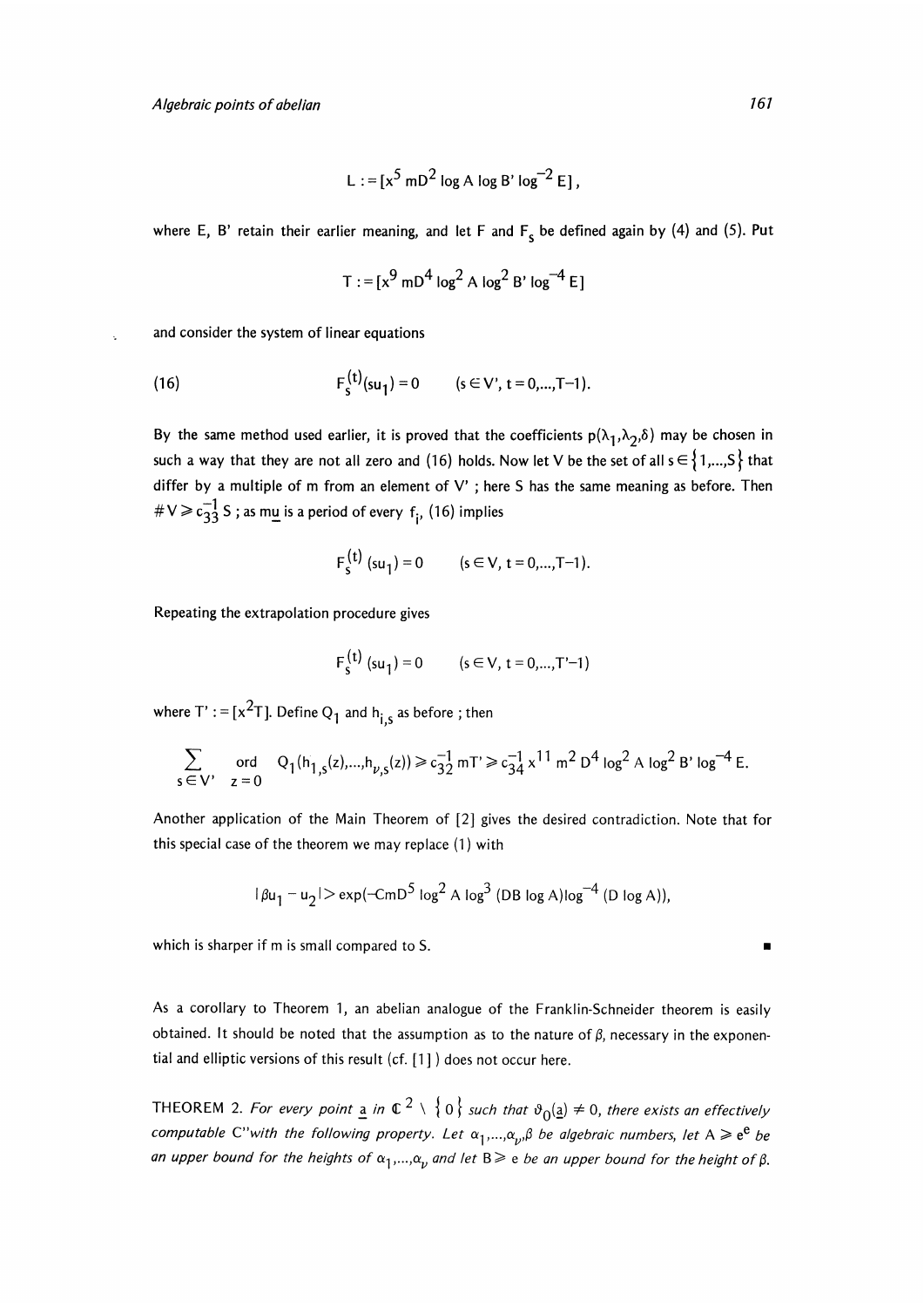Then if D =  $[\mathbb{Q}(\alpha_1,...,\alpha_n,\beta) : \mathbb{Q}]$ , we have

(17) 
$$
\sum_{i=1}^{p} |f_i(a) - \alpha_i| + |\beta a_1 - a_2| > \exp(-C'D^6 \log^2 A \log^4(DB \log A) \log^{-5}(D \log A)).
$$

*Proof.* Let  $Q_2,...,Q_n$  be generators of the ideal of  $\mathbb{C}[X_1,...,X_{\nu}]$  corresponding to the affine part of A. If  $Q_i(\alpha_1,...,\alpha_\nu) \neq 0$  for some j with  $2 \leq j \leq n$ , then the result is trivial, as  $Q_i(f_1(a),...,f_p(a)) = 0$ . Thus we may assume  $(\alpha_1,...,\alpha_p)$  to be on the affine part of A. By the smoothness of A at  $\Theta(a)$ , the matrix of partial derivatives of  $(f_1,...,f_\nu)$  at a has rank 2. Thus there exist k and  $\ell$  such that the matrix of partial derivates of  $(f_k, f_\ell)$  at a has rank 2. According to Theorem 7.4 in Chapter I of  $[4]$ , there are open neighbourhoods U of  $\underline{a}$  and V of  $(f_k(a), f_0(a))$  such that  $(f_k, f_0)$  induces a biholomorphic mapping from U onto V. If C" is sufficiently large, the negation of (17) implies that  $(f_k(\underline{u}), f_{\underline{0}}(\underline{u}))$  belongs to V for some  $\underline{u} \in U$  and

$$
|\underline{\mathbf{a}} - \underline{\mathbf{u}}| \leq c \exp(-C'D^{6} \log^{2} A \log^{4}(DB \log A) \log^{-5}(D \log A))
$$

for some c that depends only on a and  $\Theta$ . Thus

(18) 
$$
|\beta u_1 - u_2| \le |\beta a_1 - \beta u_1| + |a_2 - u_2| + |\beta a_1 - a_2| \le
$$

$$
(|\beta|c + c + 1) \exp(-C'D^6 \log^2 A \log^4(DB \log A) \log^{-5}(D \log A)).
$$

Let K be a compact subset of  $\mathfrak{C}^2\setminus\set{\underline{0}}$  containing a neighbourhood of <u>a</u> but no zeros of  $\vartheta_{0}$  ; Let K be a compact subset of  $\mathbb{C}^2\setminus\left\{\underline{0}\right\}$  containing a neighbourhood of <u>a</u> but no zeros of  $\vartheta_0$  .<br>by Theorem 1, (18) is impossible if C" is sufficiently large in terms of c and K.